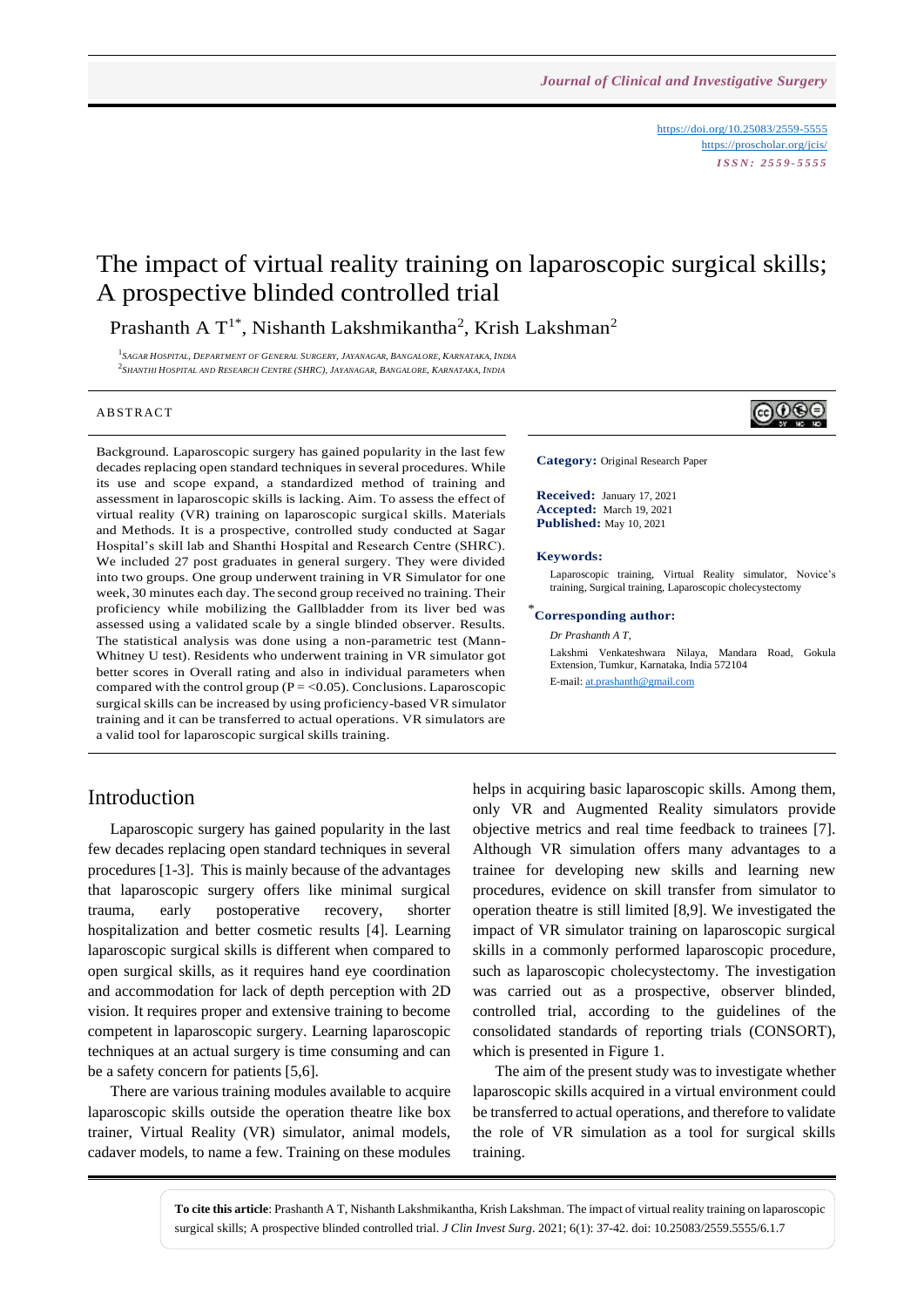

**Figure 1**. CONSORT diagram of the trial

### Materials and Methods

It is a prospective, blinded, controlled study conducted at Sagar Hospital's skill lab and Shanthi Hospital and Research Centre (SHRC). The study was conducted between December 2019 and April 2020. The study protocol was approved by the hospital ethics committee.

We included in our study 27 residents from the department of General Surgery, with limited laparoscopic experience. We defined surgical residents with limited laparoscopic experience as those who have helped senior surgeons in laparoscopic operations by no more than holding the camera, with no experience in laparoscopic dissection. The residents were then allotted by the principal investigator to either an intervention group that received training in a VR simulator or a control group that did not receive any training. The randomization was not possible because of the practical difficulty in consistently getting residents for the study.

### *Simulator training*

The residents in the intervention group were given an oral introduction to the VR simulator and a demonstration of the training exercises to be carried out. The intervention group undertook a specific training programme in the VR simulator (BIGSOLV Laparo simulator, Sri Dutt Technologies, Bengaluru, India). The programme comprised basic surgical skill tasks which are described in detail below. The tasks were of progressive complexity. The intervention group underwent training in VR Simulator for one week, 30 minutes a day. Figure 2 shows the images of the various tasks as seen in the VR simulator.

In Task 1, Pointing dots – trainee had to move the tool sequentially from 1 to 10. In Task 2, Joining straight lines – the tool had to be moved sequentially from 1 to 10 along the straight path provided. In Task 3, Joining curved lines – the tool had to be moved along the curved path provided. For Tasks 1, 2 and 3, a needle tool was used and these tasks were mainly aimed at improving the hand to eye coordination.

In Task 4, Picking objects - This task basically consisted of a couple of cubes and a bowl. The trainee was supposed to pick up the cube using the tool and transfer it into the bowl. In Task 5, Peg transfer – It consisted of a torus and a peg and the trainee was asked to pick up the torus using the tool and transfer it over the peg. For Tasks 4 and 5, a grasper tool was used and these tasks were aimed at giving the user a higher degree of hand to eye coordination, compared to Tasks 1 to 3, with respect to handling objects in a 3D space.

In Task 6, Tissue cutting – In this task, a section of the tissue highlighted in yellow had to be cut using a scissor. In Task 7, Tissue cauterization – this task was aimed at giving the trainee a feel of using both hands and feet while performing surgery. Needle and footswitch were used here. The tool tip was 'heated' by means of applying some pressure on a switch that was controlled by the surgeon's feet and the tooltip had to be moved over the marked area on a virtual tissue thus denoting cauterization.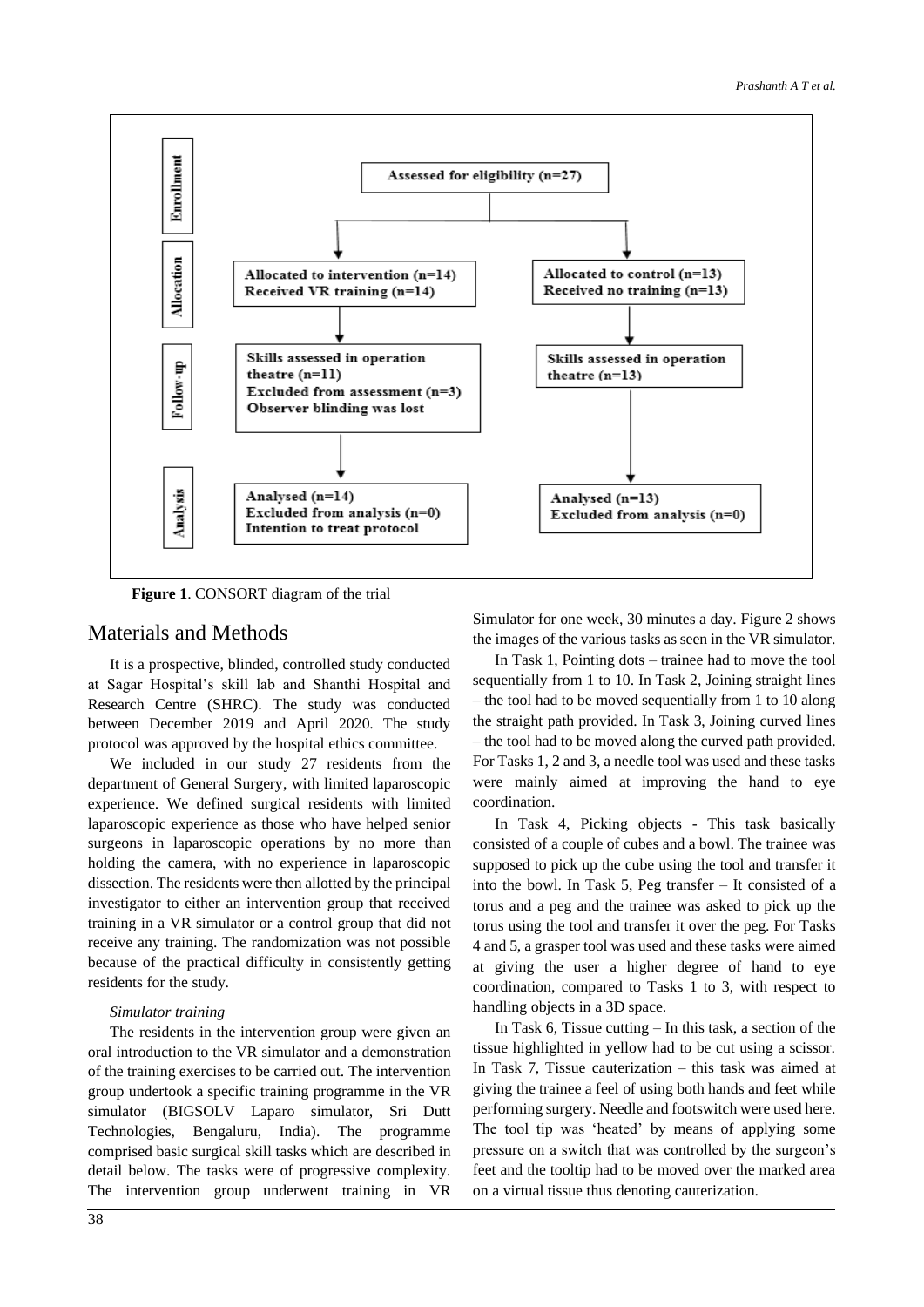In Task 8, Stone removal – This task involved the use of two tools, a grasper and an endobag. The grasper was used to pick the 'gallstone' and the endo bag was used to collect the gallstone that had been picked up. This task also provided an enhanced visualization of the environment that surgeons encounter within the human body. Various tools used in VR training were depicted in Figure 3.



**Figure 2**. Images of the various tasks as seen in the VR simulator

| Tool | <b>Name</b> | Objective                                 |  |
|------|-------------|-------------------------------------------|--|
|      | Needle      | Pointing the object /<br>Thermal Control. |  |
|      | Grasper     | Grasping the Object.                      |  |
|      | Scissor     | Cutting.                                  |  |
|      | Endo Bag    | Remove the Stones.                        |  |
|      |             |                                           |  |

**Figure 3**. Tools used in the VR training

### *Assessment*

All the residents included in the study were assessed consistently by an experienced surgeon who was blinded to the training status of the residents. All the residents were shown the video of laparoscopic cholecystectomy before assessment. Their task of having to dissect the gallbladder off the liver bed was explained to them. This part of Laparoscopic Cholecystectomy following dissection of Calot's triangle and clipping and cutting the cystic duct and artery was chosen to maximize safety to the patient. The senior surgeon was always scrubbed in and supervised the novice closely during this dissection.

The assessment was done using the modified global rating scale of the OSATS (Objective Structured Assessment of Technical Skills) [10] which is shown in (Table 1). The candidates were given scores of 1-5 for each parameter based on his/her performance. Under time and motion parameter, to make scoring more objective, the scoring was based on 3 factors: 1. whether the candidate reached the intended point of dissection, 2. whether the path to the target was straight and 3. the speed of reaching the target. Each of these 3 factors was considered as a 5 point scale and the average of those three scores were taken as the time and motion parameter score.

#### *Statistical analysis*

Data was presented as cumulative scores as medians and compared using nonparametric analysis (Mann-Whitney U test). We considered a P value of 0.05 or less to be statistically significant. Data was analyzed using SPSS 20.0 (Statistical Package for the Social Sciences) software package for Windows.

### Results

Out of 27 residents, 14 were allocated to the intervention group and 13 were allocated to the control group. All residents in both groups successfully completed the Gallbladder dissection from the liver bed. The observer blinding was lost in three residents from the intervention group because of the inadvertent disclosure of their training status. However, they were included in the final analysis to keep with the intention to treat protocol.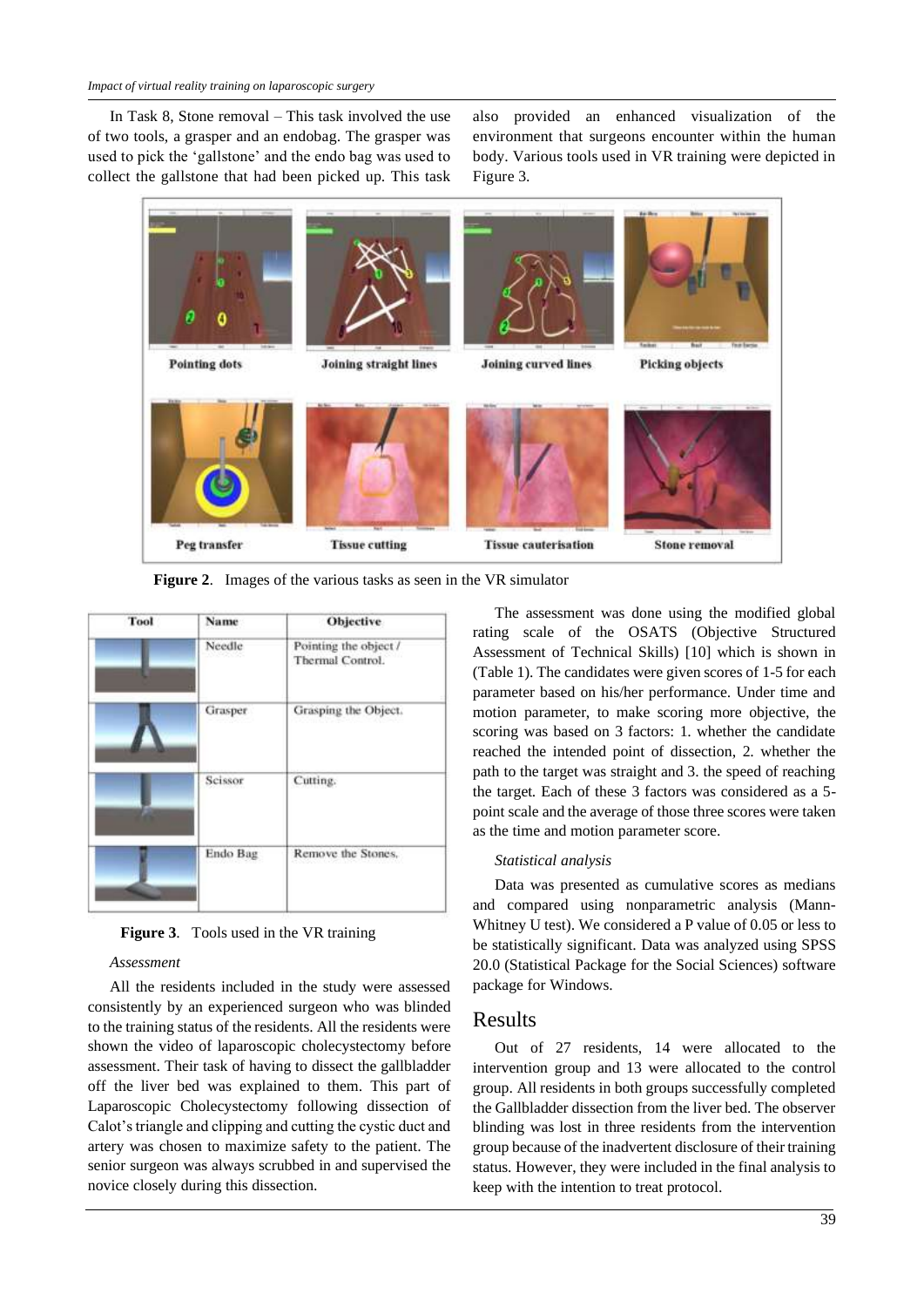Table 1. The modified global rating scale of the OSATS (Objective Structured Assessment of Technical Skills)

|                                           |                                                       |                                                                                                              | 2 | 3                                                                                    | 4 | 5                                                                                                |
|-------------------------------------------|-------------------------------------------------------|--------------------------------------------------------------------------------------------------------------|---|--------------------------------------------------------------------------------------|---|--------------------------------------------------------------------------------------------------|
| <b>Respect for Tissue</b>                 |                                                       | Frequently used<br>unnecessary force on<br>tissue or caused damage<br>by inappropriate use of<br>instruments |   | Careful handling of<br>tissue but occasionally<br>caused inadvertent<br>damage       |   | Consistently handled<br>tissue appropriately<br>with minimal damage                              |
| Time<br>and<br><b>Motion</b>              | Reaching<br>the<br>intended<br>point of<br>dissection | Struggles in reaching                                                                                        |   | Difficulty in reaching                                                               |   | Easily reaching                                                                                  |
|                                           | Straight<br>path to<br>the target                     | Significant deviation                                                                                        |   | Slight deviation                                                                     |   | No deviation                                                                                     |
|                                           | Speed of<br>reaching                                  | Slow                                                                                                         |   | Moderate speed                                                                       |   | Good speed                                                                                       |
| Instrument<br><b>Handling</b>             |                                                       | Repeatedly makes<br>tentative or awkward<br>moves with instruments<br>by inappropriate use of<br>instruments |   | Competent use of<br>instruments but<br>occasionally appeared<br>stiff or awkward     |   | Fluid moves with<br>instruments and no<br>awkwardness                                            |
| Knowledge of<br><b>Instruments</b>        |                                                       | Frequently asked for<br>wrong instrument or<br>used inappropriate<br>instrument                              |   | Knew names of most<br>instruments and used<br>appropriate instrument                 |   | Obviously familiar<br>with the instruments<br>and their names                                    |
| <b>Flow of Operation</b>                  |                                                       | Frequently stopped<br>operating and seemed<br>unsure of next move                                            |   | Demonstrated some<br>forward planning with<br>reasonable progression<br>of procedure |   | Obviously planned<br>course of operation<br>with effortless flow<br>from one move to the<br>next |
| <b>Use of Assistants</b>                  |                                                       | Consistently placed<br>assistants poorly or<br>failed to use assistants                                      |   | Appropriate use of<br>assistants most of time                                        |   | Strategically used<br>assistants to the best<br>advantage at all time                            |
| Knowledge of<br><b>Specific Procedure</b> |                                                       | Deficient knowledge.<br>Needed specific<br>instruction at most steps                                         |   | Knew all important steps<br>of operation                                             |   | Demonstrated<br>familiarity with all<br>aspects of operation                                     |

The median total score obtained on the modified global rating scale of operative performance was 23 in the intervention group and 15 in the control group. The scores were statistically significant ( $P = 0.001$ ). If we look at the individual parameters of the modified global rating scale, the intervention group performed well in all the parameters when compared with the control group and the results were statistically significant (P value <0.05). Figures 4 and 5 depict the comparison between the overall scores and individual parameters of the OSATS scale in the two groups respectively.

# **Discussions**

Laparoscopic surgery has gained popularity in the last few decades replacing open standard techniques in several procedures because of the advantages well known to all of us. While its prevalence expands, the need for reliable training and assessment tools are lacking. Laparoscopic surgery requires a different set of skills when compared to open surgery due to the fact that laparoscopic surgery needs good hand eye coordination, good manual dexterity to use long instruments and also adjusting for lack of 3D vision [11]. It's always better to acquire these skills outside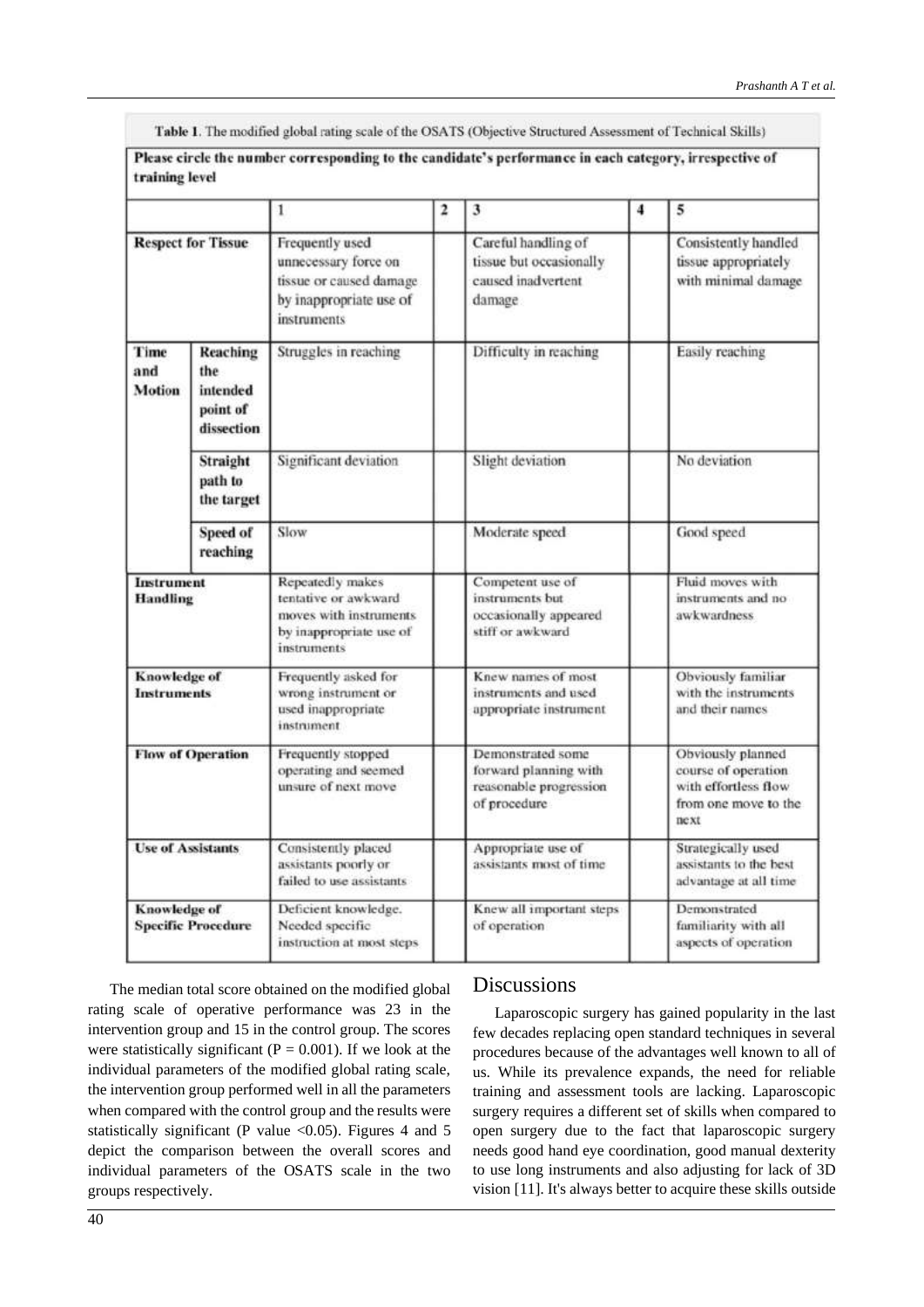the operation theatre through training modules to avoid a steeper learning curve, save time in the operation theatre and also to lessen the risk to the patient.



**Figure 4**. Box plot comparison between the overall scores of the OSATS scale in the two groups respectively



**Figure 5**. Box plot comparison between the individual parameters of the OSATS scale in the two groups respectively

There are various training modules available for laparoscopic surgery. VR simulator training is one such method of laparoscopic training which is aimed at improving basic and advanced surgical skills and also it provides objective assessment. Our study has shown that, at a novice level, VR simulator training does improve basic surgical skills and these skills can be transferred to tissue dissection capability at an operation. Other studies have shown that skills obtained through VR simulator training can be transferred to operating room [12-17]. A systematic review published by Gurusamy et al. involving 622 participants in 22 trials concluded that VR simulator training, when compared to other modules of training, improves standard surgical training in surgical trainees with limited or no previous experience [18].

A valid and reliable assessment tool is also needed to document surgical skills training programs. The OSATS shows promise as a tool for assessing the technical skill of surgical trainees [19]. The OSATS scale used in our study had 7 parameters. Among them 2 parameters, i.e, use of assistants and knowledge of the specific procedure had no relevance to training in a VR simulator as it doesn't help in acquiring those skills. But the intervention group scored better in these parameters as well. It was a surprise that the candidates did well even in those categories which were not influenced by the VR simulation and we can only surmise that this was secondary to a boost in confidence of the trainee and probably can be considered as a serendipitous advantage of a VR simulator training.

However, our study had some limitations. Scoring of performance in the operating room was subjective, although the impact of this was minimized by blinding the assessor and using the objective scoring criteria. In addition, our sample size was small and we may need a larger trial to confirm the present findings.

### Conclusions

To conclude, our study provides objective evidence that training with the VR simulator does improve surgical operative performance. Thus, skills in laparoscopic surgery can be increased by using proficiency-based VR simulator training and it can be transferred to actual operations. VR simulators are a valid tool for laparoscopic surgical skills training and could be incorporated into surgical training programs.

### Conflict of interest disclosure

There are no known conflicts of interest in the publication of this article. The manuscript was read and approved by all authors.

# Compliance with ethical standards

Any aspect of the work covered in this manuscript has been conducted with the ethical approval of all relevant bodies and that such approvals are acknowledged within the manuscript.

# Acknowledgments

The authors are grateful to Medical Education and Research Trust (MERT), Bengaluru for their help with procuring VR trainer; Sri Dutt technologies, Bengaluru for providing BIGSOLV Laparo simulator; Department of surgery Heads in various institutes across Bengaluru, Dr Ravishankar H R, Dr Satish Kumar, Dr Arun Kumar and Dr Akhil K Bhat for allowing their residents to participate in the study; Dr Rajashekara Reddy H V, Director of Clinical Skills Centre, Bengaluru for allowing the preliminary work in skills centre; Dr Shanmugham V and Dr Sushil Kumar I, for conducting the statistical analysis.

### References

1. Bruhat MA, Pouly JL. Endoscopic treatment of ectopic pregnancies. *Curr Opin Obstet Gynecol*. 1993; 5(2):260-6.